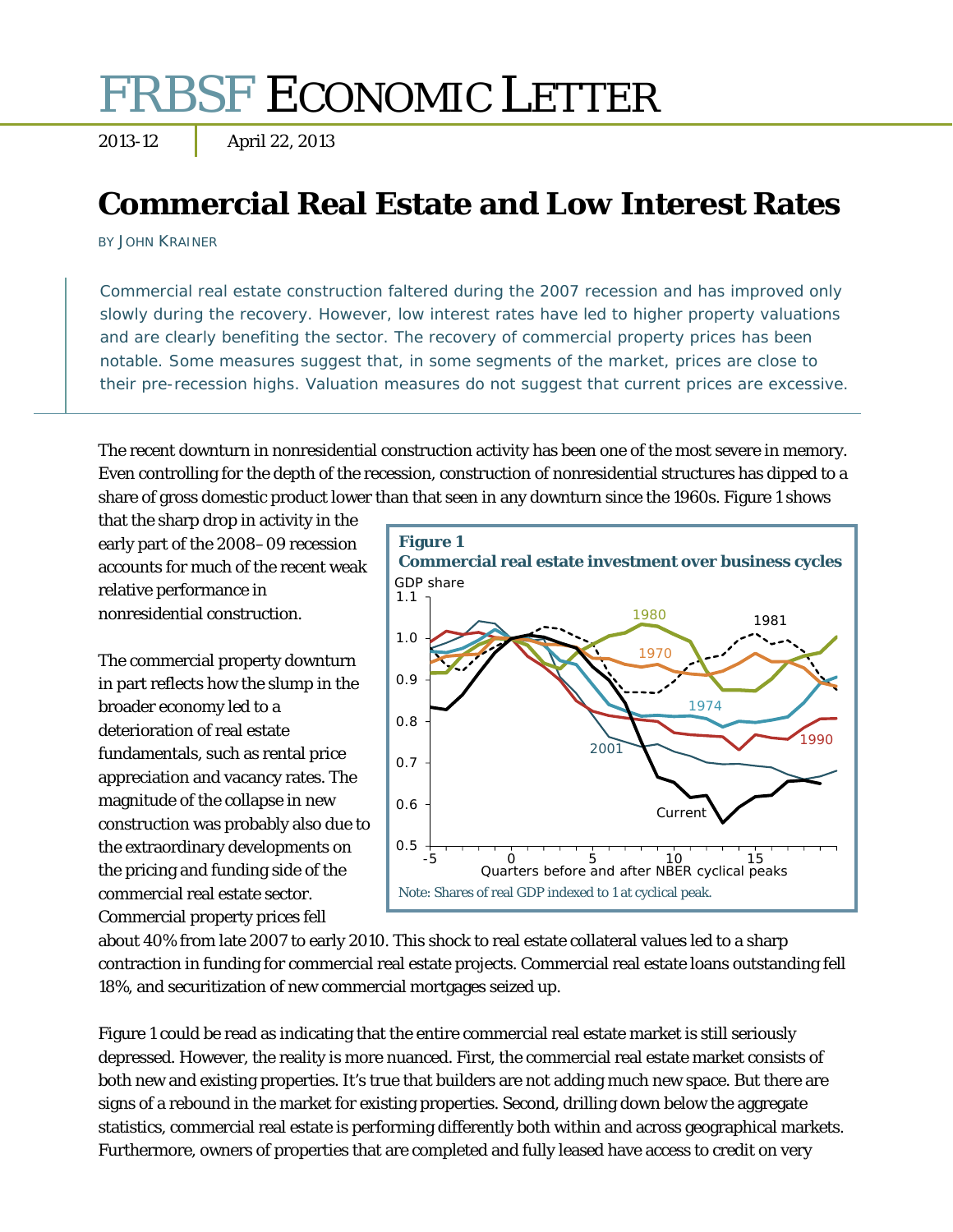favorable terms. By contrast, conditions are different for more marginal properties that are not leased up or producing reliable cash flows.

Let's examine the first point, that conditions in the existing commercial property market are better than might be predicted based on the level of new nonresidential construction. One piece of evidence comes from the risk premiums that investors in commercial mortgage-backed securities (CMBS) require, which are reflected in the interest rate spreads over comparable risk-free rates. Figure 2 plots the path of the spreads of an index of AAA-rated CMBS yields over 10-year Treasury securities. Spreads on the senior CMBS tranche, which are the safest claims, are shown by the solid blue line. These spreads spiked in 2008 during the financial crisis, but have since moved back down to levels in effect before the crisis. All the same, concerns about risk are still evident in the CMBS market. The spreads on the riskier junior

tranche of the AAA-rated CMBS index, indicated by the dashed red line, have not recovered as much as for senior bonds. Moreover, these spreads shot up again, along with all other risk spreads, in response to the European sovereign debt crisis.

Commercial real estate investments typically require a high proportion of borrowed funds. Access to and terms for credit figure importantly in how able and willing investors are to pay for properties. The easing of pricing for commercial real estate debt has helped fuel a mild lending recovery. Securitization of commercial real



estate loans is nowhere near its level before the recession, but the pace of issuance has begun to revive. Likewise, commercial bank lenders have returned to the market, and the stock of bank nonresidential real estate loans has ticked up.

### **Valuation measures in commercial real estate**

One common metric for valuing commercial real estate is the capitalization rate, or cap rate. It is defined as the ratio of the expected annual net operating income on a property to the price of the property. The concept is similar to the earnings yield on a stock. Net operating income changes slowly, so much of the variation in cap rates over time is due to changing property valuations.

As should be expected, interest rates, cap rates, and commercial real estate valuations move closely together. A basic principle of finance is that prices are the present value of future expected cash flows. Those prices depend critically on what discount rate is applied to these cash flows. As interest rates fall, the rate at which the cash flows on commercial properties are discounted also falls, pushing commercial real estate prices up.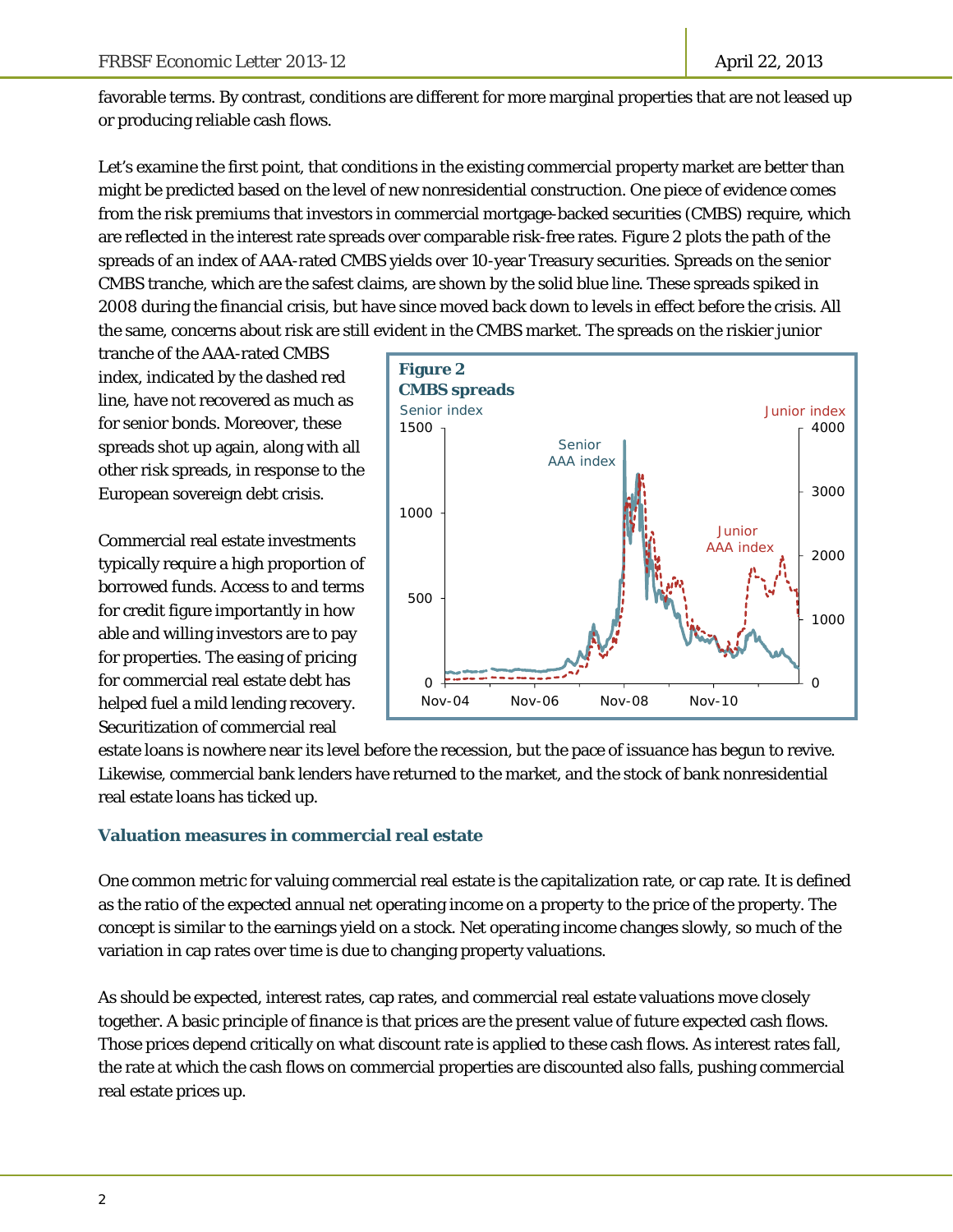Hobijn, Krainer, and Lang (2011) investigated the behavior of cap rates in different regional markets and different property categories, including offices, retail, industrial, and multifamily residential. Their goal was to explain what drives cap rates, that is, to what extent cap rates reflect discount rates and expected future cash flows respectively. They constructed a weighted index of cap rates from metropolitan markets across the country using a statistical technique called principal components analysis. They found that this weighted cap rate index moved closely with the level of interest rates. This suggests that changes in interest rates, which occur nationwide, lead to changes in commercial real estate discount rates across all local markets.

By contrast, after accounting for the interest rate component in the statistical analysis, other measures of real estate fundamentals, such as regional unemployment rates, have weak relationships with metropolitan cap rates. This is not to say that cap rates have no relationship to any economic variable except interest rates. Cap rate levels still vary over time with idiosyncratic features of local economies or individual properties. It is simply that most of the common variation of cap rates across markets can be attributed to the movement of interest rates over time.

A close look at commercial real estate fundamentals underscores the critical role interest rates play in determining cap rates. For most classes of commercial real estate, vacancies and rents have yet to recover significantly from the effects of the recession. But, as Figure 3 shows, for office, industrial, retail, and multifamily housing properties, cap rates, like interest rates, are at historical low points. This suggests that low interest rates are one of the only things currently supporting commercial real estate prices. The main exception is multifamily housing,



which is seeing rising rents as well as historically low cap rates. Multifamily housing has undoubtedly benefited from the depressed demand for owner-occupied housing.

The improvements in cap rates have also been pervasive across different regional markets. Figure 4 shows that cap rates in primary metropolitan markets fell significantly from the first quarter of 2010 to the third quarter of 2012. This makes sense given the importance of interest rates for commercial real estate valuations. Of course, interest rates are determined in global financial markets. Borrowers with commercial property in different regional markets compete for funding in the broad financial market.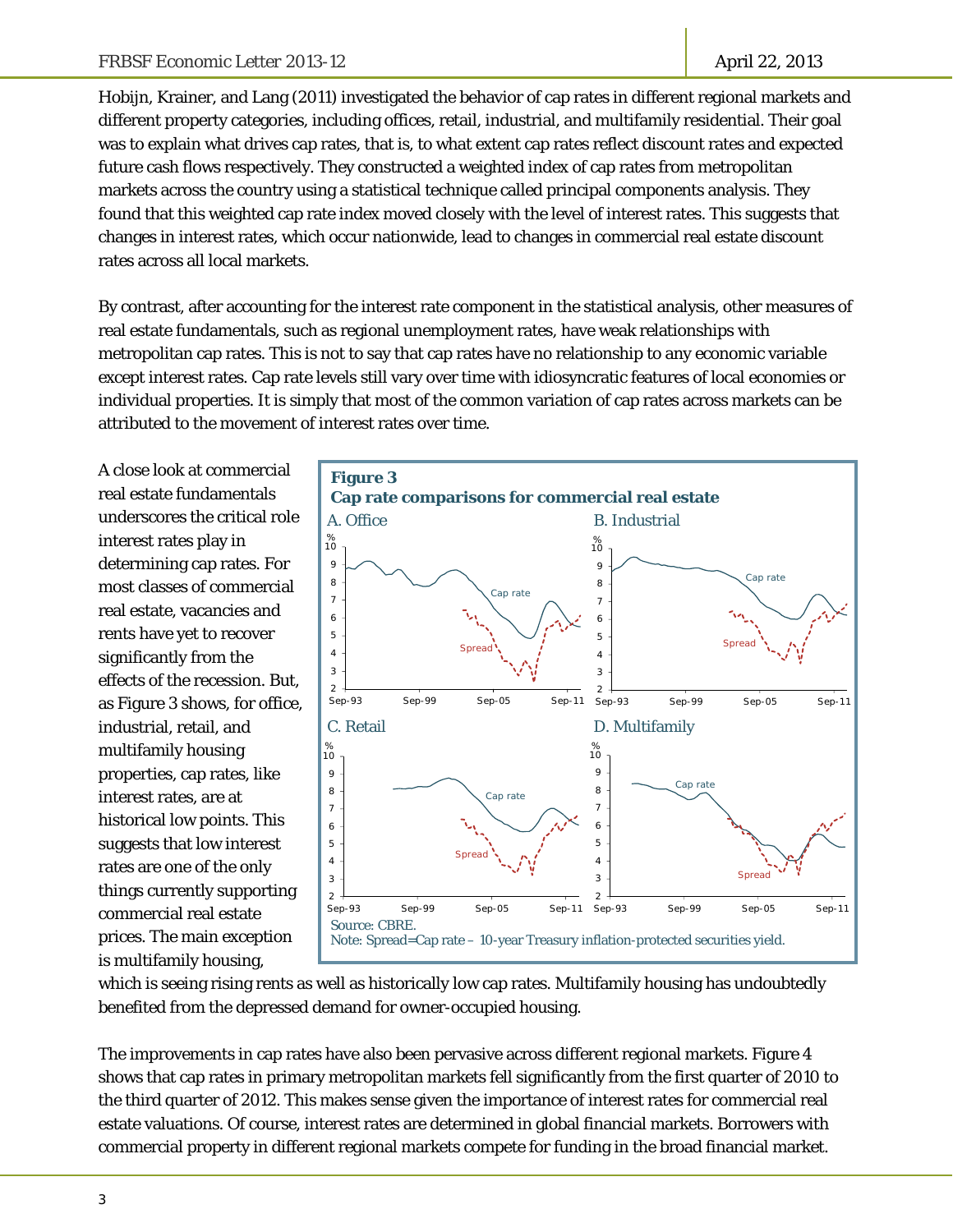Changes in interest rates should filter down to property markets everywhere. However, despite the nationwide improvement in commercial real estate, significant regional variation exists.

Figure 4 shows the geographic dispersion in cap rates. For example, average cap rates in San Francisco are currently close to 4%, while cap rates in Detroit are closer to 7%. In other words, investors value a dollar of earnings on commercial property in San Francisco at a multiple of 25. But they are only willing to pay about 14 times earnings for property in Detroit. Similarly, within markets, cap rates vary based on property classification. Cap rates on both Class A and Class B properties have generally come down over the last two years. But, even within the same metropolitan area, significant gaps in value are found between higher- and



lower-quality properties. This undoubtedly reflects different local economic conditions and different expectations for future earnings growth even for properties within the same geographic market. These valuation disparities suggest that there still are very large differences in opportunities for different kinds of projects to get funding.

### **Conclusion**

The improvement in commercial real estate cap rates appears to be largely the result of the recovery in credit markets. Cap rates are close to their historic lows for most property classes. At the same time, other commercial real estate fundamentals are still weak. This apparent disconnect—low cap rates and weak fundamentals—has prompted some observers to question the Federal Reserve's low interest rate policy. The concern is that low rates may be boosting commercial real estate prices excessively. At this point, this concern does not appear to be warranted. It's true that cap rates are at historic low levels. But it's important to compare cap rates with other financial market yields rather than with cap rates during other periods. Many market interest rates are at or near historic lows, so low cap rates are not anomalies.

To elaborate, the red dashed lines in Figure 3 show the spread between cap rates and the yield on inflation-protected Treasury securities (TIPS). TIPS yields represent a real interest rate since they adjust to inflation. Thus, they are an appropriate benchmark for cap rates, which are based on cash flows that also adjust to inflation. Based on current cap rates, commercial real estate yields are very low. However, other benchmark bond market yields are even lower, including nominal yields that don't adjust to inflation, such as the 10-year Treasury note or risky corporate bonds. This suggests that low cap rates are natural in a low interest rate environment. In itself, that does not tell us whether low interest rates are leading to excessive commercial real estate pricing. However, it does support the notion that